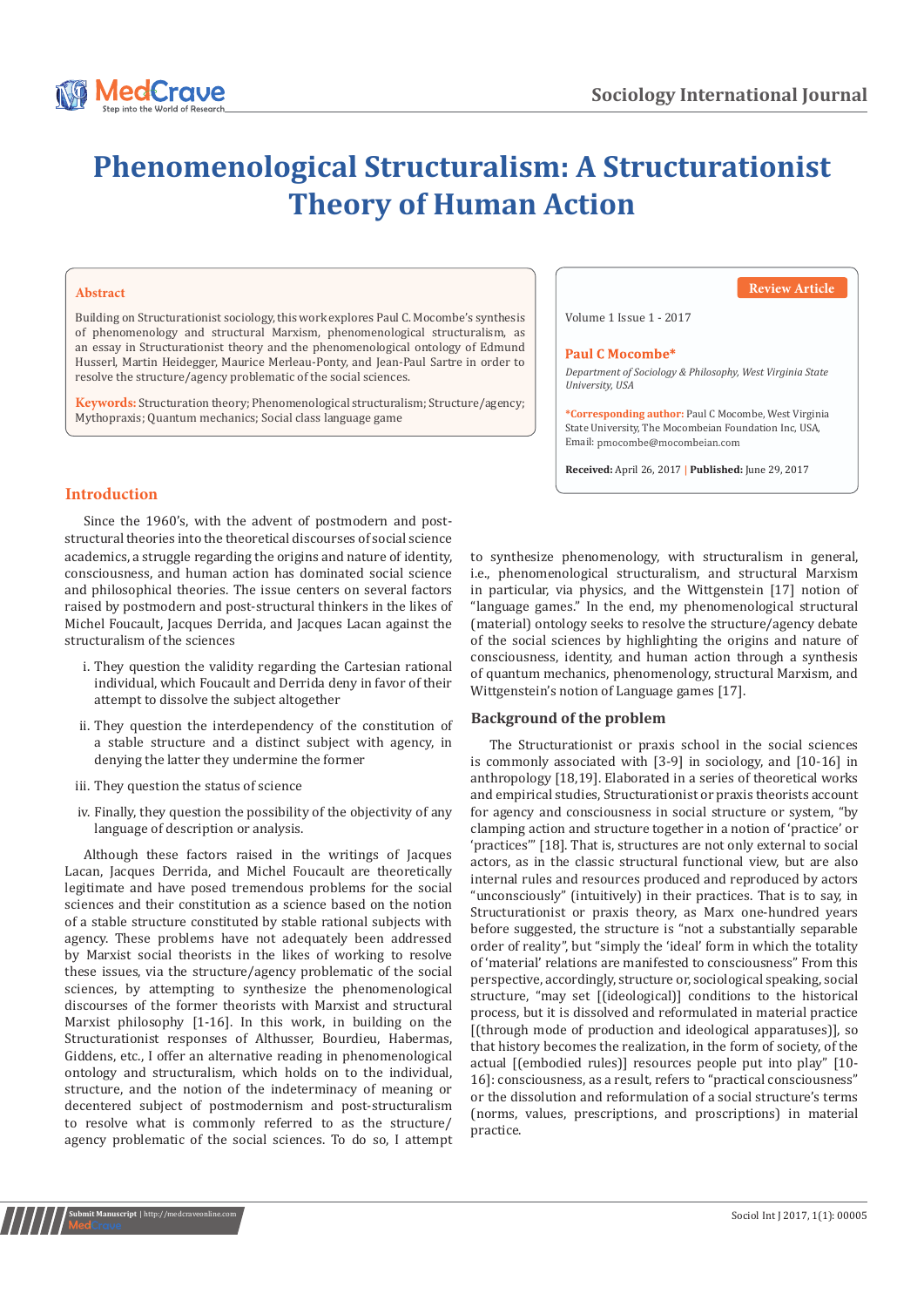Although this Neo-Marxist "clamping together" of structure, praxis, and consciousness descriptively accounts for "the individual moment of phenomenology" by explaining the unanimity, closure, and "intentionality" of a form of human action or sociation, the capitalist social (material) relations of production and its class division, which constitutes the integrative actions of modern society, it fails, however, as pointed out in the epistemological postmodern/post-structural positions of Foucault, Derrida, Lacan, hooks, and Collins, to account for the origins and nature of fully visible alternative forms of practices (i.e., "the variability of the individual moments of phenomenology") within the dominant order that are not class based, but are the product of the deferment of meaning in ego-centered communicative discourse. Structurationist fail to see that society and its dominant institutionalized identity is not solely "one-dimensional" and differentiated by the dialectic of capitalist social relations of production, but is constituted, through power relations, as transition, relation, and difference. This difference, akin to Jacques Derrida's différance, is not biologically (racially) hardwired in the social actor, but is a result of self-reflective and non-impulsive social actors, upon internalizing the arbitrary structural terms or signifiers of their society via their consciousness, bodies, language, and linguistic communication, conceiving of and exercising other forms of being-in-the-world from that of the dominant symbolic order and its structural differentiation or relational logic [6-9].

By "clamping" action, structure, and consciousness together, i.e., part/whole totality, however, Structurationist do not account for, nor demonstrate, the nature and relation of this non-biologically and non-impulsive determined difference (différance) to that of the dominant practices of the social structure as highlighted in the theorizing of postmodern and post-structural scholars. Instead, they re-introduce the problem in a new form: How do we know or exercise anything at odds with an embodied received view grounded in, and differentiated by, capitalist social relations of production? My phenomenological structural ontology seeks to fix structurationism to account for this problematic.

#### **Theory**

In essence, the origins and nature of consciousness is fourfold. It is the stance of a transcendental ego vis-à-vis

- a) The drives of the aggregated body and brain
- b) The drives or impulses of recycled subatomic particles
- c) Structural reproduction and differentiation of ideologies, ideological apparatuses, and mode of production and
- d) The deferment of meaning in ego-centered communicative discourse, which determines human practical consciousness.

In other words, what I am suggesting here in my phenomenological structuralism, which seeks to highlight the phenomenology of being-in-the-structure-of-those-who-controla-material-resource-framework and the origins of our practical consciousness, is that embodiment is the objectification of the transcendental ego, which is a part of an universal élan vital (Henri Bergson's term), the primeval pan-psychic field, that has ontological status in dimensions existing at the subatomic particle level and gets embodied via, and as, the body and connectum of Being's brains. Hence the transcendental ego is the universal élan vital, which is the neuronal energies of past, present, and future Beings-of-the-multiverse, embodied. This transcendental ego, and its stance, encounters a material world via and as the body and brain in mode of production, language, ideology, ideological apparatuses, and communicative discourses.

Once embodied in and as human individual consciousnesses in a particular universe, world, and historical social formation, the transcendental ego becomes an embodied hermeneutic structure that never encounters the world and the things of the world in themselves via the aggregated built-in genetic ontology of the body and the impulses or phenomenal properties of the neuronal energies. Instead embodied hermeneutic individual consciousness is constituted via the recycled subatomic neuronal particle energies which are aggregated as a transcendental ego and the body in their encounter and interpretation of past recycled neuronal memories and things enframed in and by the language, bodies, ideology, ideological apparatuses, practices, and communicative discourses of those who control the economic conditions of a material resource framework and its social relations of production. In consciousness, as phenomenology posits, it (individual subjective consciousness of embodied beings) can either choose to accept the structural knowledge, differentiation, and practices of the body; the impulses or phenomenal properties of recycled past consciousnesses of subatomic neuronal particles; the ideologies of those who control, via the actions of their bodies, mode of production, language, ideology, ideological apparatuses, and communicative discourse, the economic conditions of the material resource framework and recursively reorganize and reproduce them in their practices; or reject them, given the ability to defer meaning in ego-centered communicative discourse, for an indeterminate amount of action-theoretic ways-of-being-inthe-world-with-others, which they may assume at the threat to their ontological security. It is Being's stance, ready-to-hand, unready-to-hand, and present-at-hand vis-à-vis

- I. The drives of the body
- II. Impulses of residual actions/memories of embodied recycled past consciousnesses
- III. The phenomenological meditation/deferment that occurs on the latter actions via linguistic communication, and
- IV. Ideologies of a social system along with its differentiating logic, coupled with
- V. The will of those in power positions, which produces the variability of actions and practices in cultures, social structures, or social systems that enframe the material world.

As such, as in Heidegger's phenomenology, phenomenology in phenomenological structuralism is not just transcendental, it is also hermeneutical. The act of interpretation (based on the stance of being) or an embodied hermeneutic structure via the body, language, ideology, and communicative discourse is a universal precondition of being-in-the-world-with-other-human-beings. However, whereas Heidegger is interested in the question of the meaning of Being-as-such, i.e., the phenomenology of Being, phenomenological structuralism is concerned with the sociology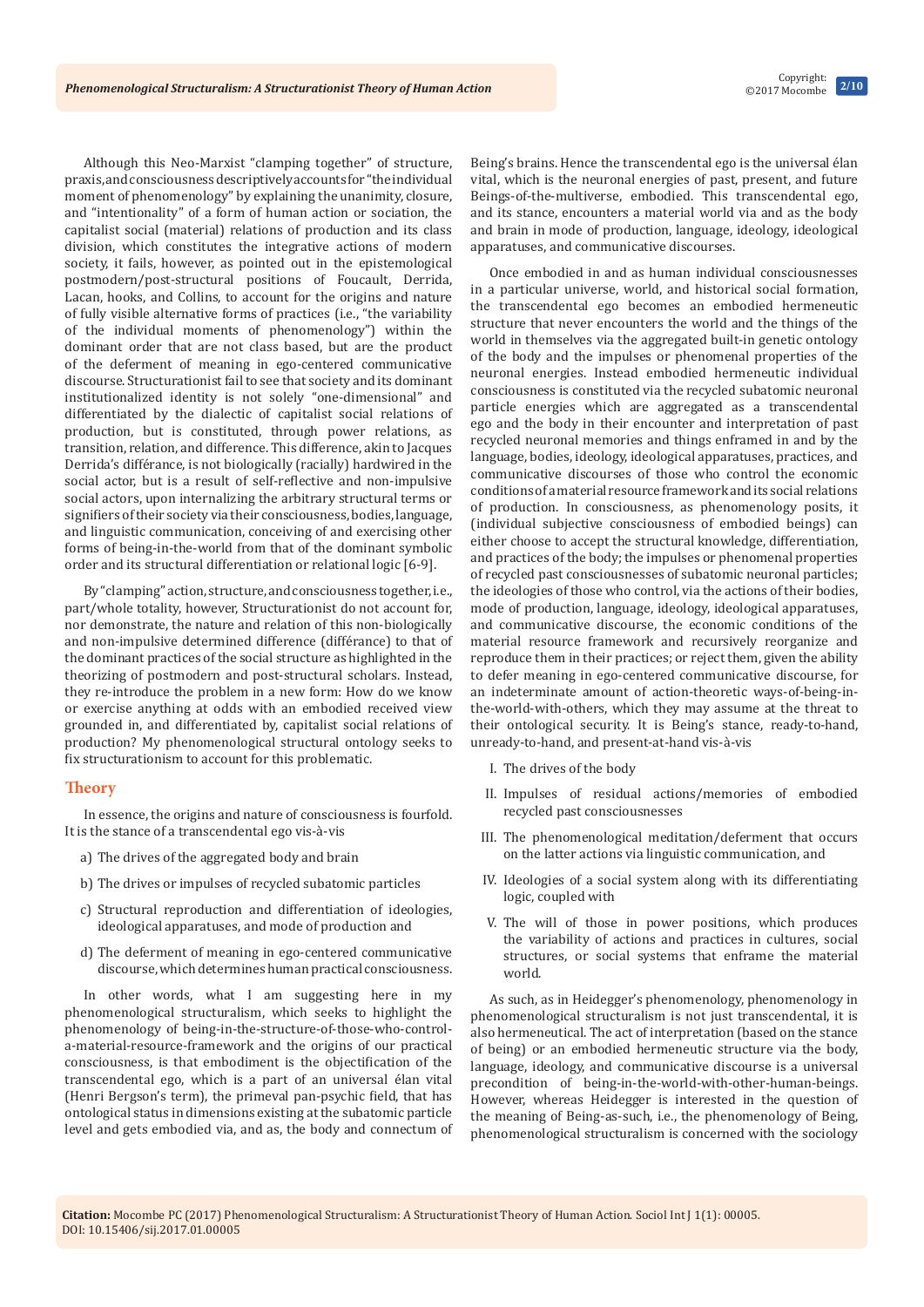of Being, the question of the meaning or constitutive nature of embodied Being-as-such-as-being-in-the-world-with-others who attempt to constrain practical consciousnesses via the actions of their bodies, language, ideologies, ideological apparatuses, and communicative discourse derived from social relations of the mode of production. That is, as in Martin Heidegger's phenomenological ontology, I am interested in the necessary societal aggregations, relationships, and practical consciousnesses that emerge out of the phenomenology of Being-in-the-world-within-structures-ofsignification-of-others, who control the economic conditions of the material resource framework we find ourselves existing in, that presuppose our historicity, and Being's perceptions, responses, and practices, i.e., relations, to these structures-of-signification in order to be in the world. Unlike Heidegger, however, my concern is not with the phenomenology of being-in-the-world as such because being never encounters the world and its transcendental ego as the-thing-itself. Instead being encounters the world via its body/brain, recycled (impulses of) past consciousnesses, and structures of signification (social class language), which derive from class division and social relations of production as reified in the bodies (as agential initiative), language, ideology, ideological apparatuses, and communicative discourse of those who control the resources (and their distribution, i.e., mode of production) of a material resource framework.

Be that as it may, whereas I accept the Husserlian phenomenological understanding that the facts of the world and their conditions of possibility are present in consciousness, i.e., the notion of intentionality, consciousness is always consciousness of something as we experience being-in-the-worldwith-other-beings via our consciousness, i.e., transcendental ego, bodies, language, ideologies, and communicative discourse. My position here, however, is that as an embodied hermeneutic structured being we never experience the facts of the world and their conditions of possibility as the "the things in themselves." We experience them not culturally and historically, which is a present-at-hand viewpoint, but structurally and relationally (the structure of the conjuncture as determined by the social relations of the mode of production), via the bodies, language, ideology, and communicative discourse in institutions or ideological apparatuses, i.e., the social class language game, of those who control the economic conditions of the material resource framework we find ourselves thrown-in, via our bodies, language, and communicative discourse.

In other words, my phenomenology of embodied Being-in-<br>
--world-as-such-as-Being-with-others, phenomenological the-world-as-such-as-Being-with-others, structuralism, synthesizes Merleau-Ponty's and Heidegger's phenomenology with Karl Marx's materialism and Ludwig Wittgenstein's language game to suggest that being-in-theworld with others, our practical consciousness, is a product of our interpretation, acceptance, or rejection of the symbols of signification, social class language game, of those bodies in institutional/ideological power positions who control via their bodies, language, ideologies, ideological apparatuses, and communicative discourse the economic conditions of a material resource framework as we encounter them and their symbols/ signifiers in institutions or ideological apparatuses via our own transcendental ego, bodies, language, and communicative discourse. Hence we never experience the things-in-themselves

of the world culturally and historically in consciousness. We experience them structurally or relationally, and our stances, ready-to-hand, unready-to-hand, present-at-hand, vis-à-vis these ideological structures determine our practical consciousness or behaviors.

We initially know, experience, and utilize the things of the world in the preontological ready-to-hand mode, which is structural and relational. That is, our bodies and impulses encounter, know, experience, and utilize the things of the world in consciousness, inter subjectively, via their representation as objects of knowledge, truth, usage, and experience enframed and defined in the relational logic and practices or language game (Wittgenstein's term) of the institutions or ideological apparatuses of the other beings-of-the-material resource framework whose historicity comes before our own and gets reified in and as language, ideology, ideological apparatuses, and communicative discourse based on their mode of production or satisfying the needs of the aggregated body. This is the predefined phenomenal structural, i.e., ontological, world we, the psychion or transcendental ego of the primeval pan-psychic field, and our bodies are thrown-in in coming to be-in-the-world. How an embodied-hermeneuticallystructured Being as such solipsistically goes on to view, experience, understand, and utilize the predefined objects of knowledge, truth, and experienced defined by others and their conditions of possibilities in consciousness in order to formulate their practical consciousness is albeit indeterminate. Heidegger is accurate, however, in suggesting that three stances or modes of encounter (Analytic of Dasein), "presence-at-hand," "readiness-to-hand," and "un-readiness-to-hand," characterizes our views of the things of consciousness represented inter subjectively via bodies, language, ideology, and communicative discourse, and subsequently determine our practical consciousness or social agency. In "readyto-hand," which is the preontological mode of human existence thrown in the world, we accept and use the things in consciousness with no conscious experience of them, i.e., without thinking about them or giving them any meaning or signification outside of their intended usage. Heidegger's example is that of using a hammer in hammering. We use a hammer without thinking about it or giving it any other condition of possibility outside of its intended usage as defined by those whose historicity presupposes our own. In "present-at-hand," which, according to Heidegger, is the stance of science, we objectify the things of consciousness and attempt to determine and reify their meanings, usage, and conditions of possibilities. Hence the hammer is intended for hammering by those who created it as a thing solely meant as such. The "unreadyto-hand" outlook is assumed when something goes wrong in our usage of a thing of consciousness as defined and determined by those who adopt a "present-at-hand" view. As in the case of the hammer, the unready-to-hand view is assumed when the hammer breaks and we have to objectify it, by then assuming a present-athand position, and think about it in order to either reconstitute it as a hammer, or give it another condition of possibility. Any other condition of possibility that we give the hammer outside of its initial condition of possibility which presupposed our historicity becomes relational, defined in relation to any of its other conditions of possibilities it may have been given by others we exist in the world with. Hence for Heidegger, the ontological status of beingin-the-world-with-others, via these three stances or modes of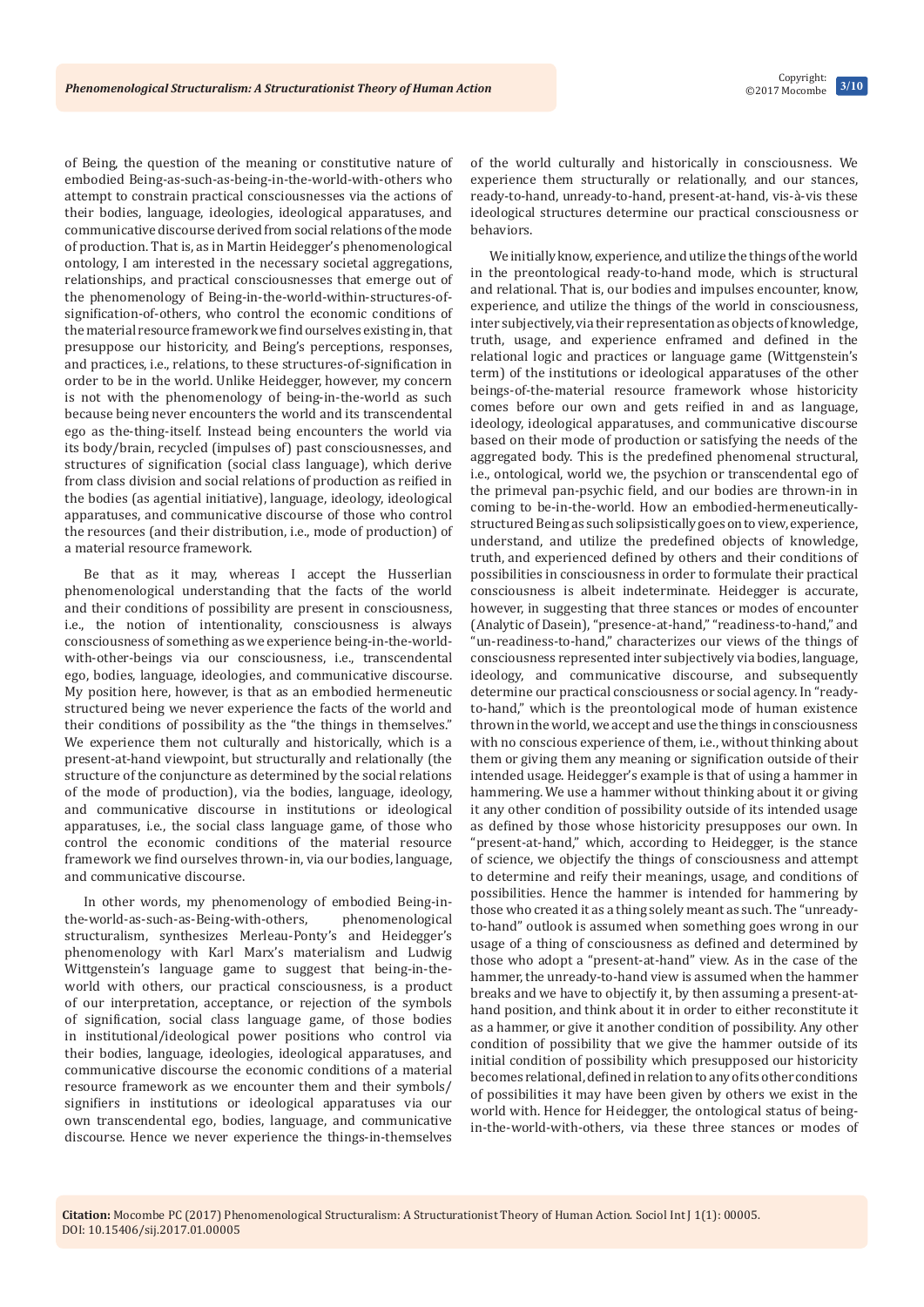encountering the objects of consciousness hermeneutically reveal, through our view, experience, understanding, and usage of the predefined objects of knowledge, truth, and experience. Whereas Heidegger in his phenomenological work goes on to deal with the existential themes of anxiety, alienation, death, despair, etc. in my phenomenological stance regarding societal constitution or Beings-as-such's-being-in-the-world-with-others via our stances to the body, language, ideology, ideological apparatuses, communicative discourse, and social relations of production I am not concerned with the phenomenological preoccupation of individual solipsistic existence as defined in Jean-Paul Sartre's work which claims to take off from Heidegger. Instead, I am interested in the universal ontological structure, i.e., social structure or societal constitution and practical consciousness, which arises out of Heidegger's three stances, what I am calling phenomenological structuralism, vis-à-vis embodiment, language, ideology, ideological apparatuses, communicative discourse, and social relations of the mode of production. That is, I am not concerned with Sartre's phenomenologization of the Cartesian res cogitans/transcendental ego, i.e., the present-athand transcendental ego, which he gives ontological status in the world as a solipsistic individual seeking to define themselves for themselves lest they be declared living in bad faith. In my view, the overemphasis of that particular aspect of Dasein is a product of a specific historical and relational mode of production, and only account for one of its analytics as highlighted by Heidegger. For me, the transcendental ego, which is a part of a universal élan vital, the primeval pan-psychic field, existing in another dimension at the subatomic particle level, does not originate out of the historical material world, but several variations of it becomes objectified via embodiment and the aforementioned stances in a universe, galaxy, and historical material world structured by other embodied Beings and their stances. Upon death its historicity via subatomic neuronal particles gets reabsorbed into the élan vital, primeval pan-psychic field, to be recycled to produce future beings. As such consciousness, i.e., practical consciousness, is a product of the stances of Dasein vis-à-vis its embodied recycled<br>past consciousnesses/impulses, phenomenal properties, consciousnesses/impulses, phenomenal language, and ideology, which can be deferred in ego-centered communicative discourse, and structural reproduction and differentiation determined by mode of production, ideological apparatuses, and those in power positions. Be that as it may, as with Heidegger, who refutes Sartre's existential rendering of his phenomenological ontology, I am interested in the objectified/ reified societal constitution and practical consciousnesses of the transcendental egos and their relations that emerge within a dominant constitution of Being that controls a material resource framework of the world via bodies, mode of production, language, ideology, ideological apparatuses, and communicative discourse vis-à-vis the stances of the transcendental ego.

Hence the understanding here is that the transcendental ego of Being becomes embodied and objectified in a material resource framework enframed by the actions of bodies, the mode of production, language, ideology, ideological apparatuses, and communicative discourse of those who control the resources of the framework. As embodied consciousness the transcendental ego initially encounters itself and the world in the ready-tohand preontological mode. This means as aggregated recycled subatomic particle, being is, initially, unconsciously driven by

the drives of its body and the agential initiatives or impulses (phenomenal properties) of recycled past subatomic neuronal particles as limited by their embodiment. If its drives or impulses are uninhibited by the bodies, mode of production, language, ideology, ideological apparatuses, and communicative discourse, i.e., social class language game, of those who control the material resource framework, Being may spend all of their existence in this stance. However, should they encounter resistance vis-à-vis their drives and the social class language game of those who control the material resource framework, being moves to the unreadyto-hand stance where they think about and question their own drives and or those of the material resource framework. At which point, they may become present-at-hand and may opt for either the practices associated with their internal drive or impulses, which they reify as culture, or that of the social class language game in power. If they choose the latter, being simply seeks the structural practices and differentiation of power at the expense of their internal drive. In the former case, choosing to reproduce their internal drives, impulses, or deferred meaning of linguistic structures, being, attempts to recursively reproduce what was the unconscious drives of recycled past consciousnesses, the body, or deferred meaning in the conscious present-at-hand stance at the threat to their ontological security in the material resource framework. At which point they may seek other Beings who share their drives, impulses, deferred meaning, or seek to change the ideology of power to accept what has become a decentered subject who has deferred the meaning of power. The latter position is the basis for postmodern and post-structural thought, and alternative practices outside of structural reproduction and differentiation of the mode of production that constitutes a society.

## **Discussion**

Phenomenological structuralism, therefore, seeks to highlight the ontological universal modes of embodied human existence with others, which relationally has emerged out of the phenomenological processes (Heidegger's three stances) of the transcendental ego experiencing, interpreting, and using the representational facts of its embodiment vis-à-vis the world as defined by and in the language game of others who control objects of a material resource framework, and how these modes of human existence come to (re) shape practical consciousness and constitute social structure or societal constitution.

Phenomenological structuralism posits consciousness to be the by-product or evolution of subatomic particles unfolding with increasing levels of abstraction within a material resource framework enframed by the mode of production, language, ideology, ideological apparatuses, and communicative discourse of bodies recursively reorganizing and reproducing the ideals of the latter factors as their practical consciousness. Subatomic particles, via the Higgs boson particle, gave rise to carbon atoms, molecules and chemistry, which gave rise to DNA, biological organisms, neurons and nervous systems, which aggregated into bodies and brains that gave rise to the preexisting consciousness of the subatomic particles, bodies, and languages. In human beings, the indeterminate behavior of subatomic neuronal energies that produced the plethora of consciousnesses and languages in the neocortex of the brain gave rise to ideologies, which in turn gave rise to ideological apparatuses and societies (sociology) under the social class language game or language,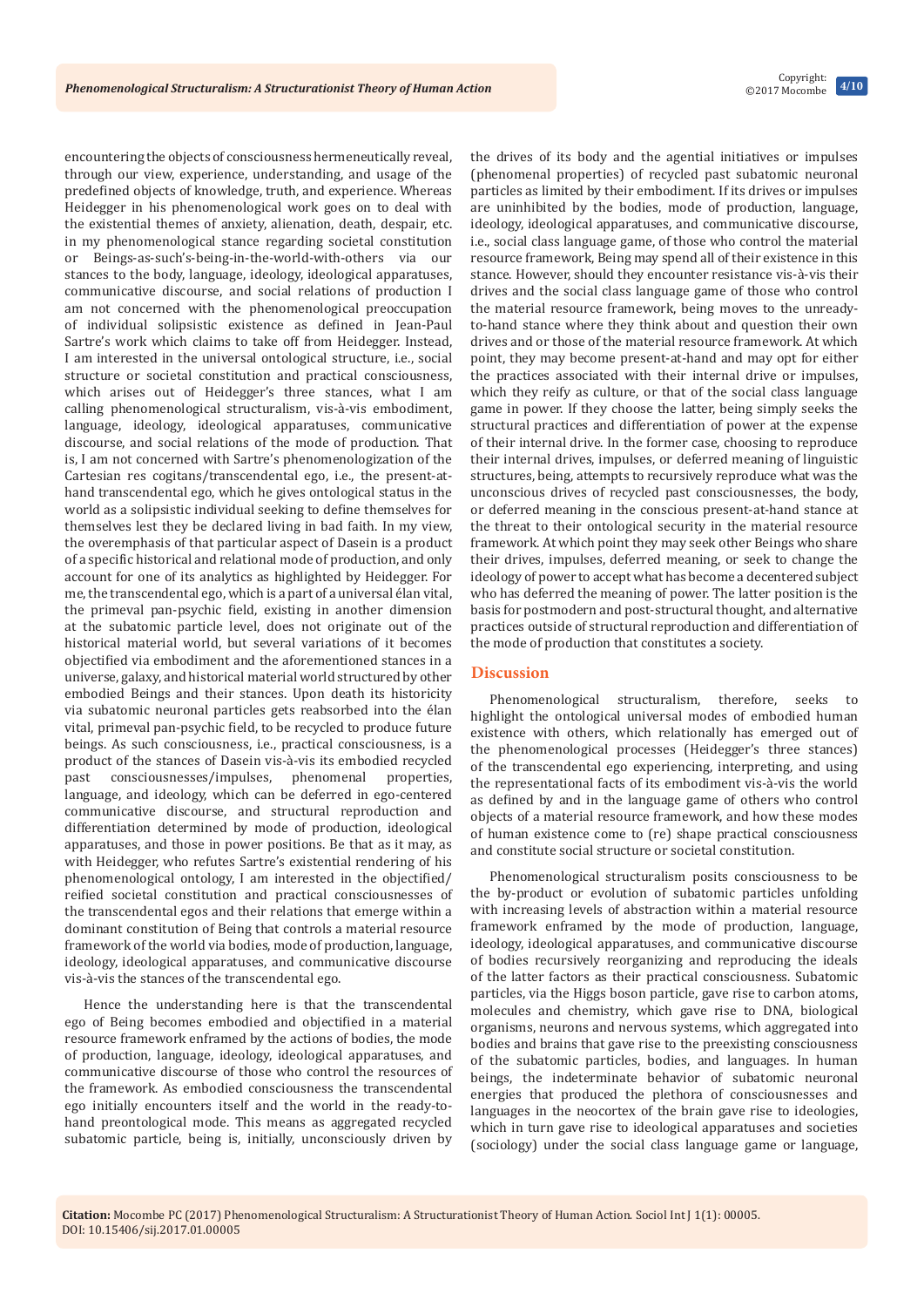ideology, and ideological apparatuses of those who organize and control the material resources (and their distribution) required for physical (embodied) survival in a particular resource framework. So contrary to Karl Marx's materialism which posits human consciousness to be the product of material conditions, the logic here is a structural Marxist one in the Althusserian sense. That is, the aggregated, atomic, mature human being is a body and neuronal drives that never encounters the (ontological) material world directly. Instead, they encounter the (ideological) world via structures of signification, which structures the world or a particular part of it through the body, language, ideology, and ideological apparatuses, i.e., social class language game, of those whose power and power positions dictate how the resources of that framework are to be gathered, used, and distributed (means and mode of production).

Hence in the end, subject constitution is a product of an individual's stance, i.e., analytics, vis-à-vis three structures of signification and the ability to defer meaning in ego-centered communicative discourse stemming from the social class language game (i.e., language, symbols, ideology, ideological apparatuses, and communicative discourse) of those who control the mode of production of a material resource framework. It is the ready-tohand drives of the body and brain, ready-to-hand and present-athand manifestation of past recycled residual consciousnesses/ subatomic particles, the present-at-hand phenomenological meditation and deferment of meaning that occurs in embodied consciousness via language, ideology, and communicative discourse as reflected in diverse individual practices, within the ready-to-hand, unready-to-hand, and present-at-hand differentiating logic or class divisions of the social relations of production, which produces the variability of actions and practices in cultures, social structures, or social systems. All four types of actions, the drives/impulses of the body and residual past consciousnesses of subatomic particles, structural reproduction/ differentiation, and actions resulting from the deferment of meaning in ego-centered communicative discourse, are always present and manifested in a social structure (which is the reified ideology via ideological apparatuses, their social class language game, of those who control a material resource framework) to some degree contingent upon the will and desires of the economic social class that controls the material resource framework through the actions of their bodies (practical consciousness), language, symbols, ideology, ideological apparatuses, and social relations of production. They choose, amidst the class division of the social relations of production, what other meaning constitutions and practices are allowed to manifest themselves without the Beings of that practice facing alienation, marginalization, domination, or death.

The individual being is initially constituted as recycled and embodied subatomic particles of the multiverse, which have their own predetermined form of understanding and cognition, phenomenal properties, based on previous experiences as aggregated matter (this is akin to what the Greek philosopher Plato refers to when he posits knowledge as recollection of the Soul). Again, the individual's actions are not necessarily determined by the embodiment and drives of these recycled subatomic particles. It is an individual's stance, ready-to-hand, unready-tohand, and present-at-hand, when the subatomic particles become aggregated matter or embodied, which determines whether are not they become aware, present-at-hand, of the subatomic particle drives and choose to recursively reorganize and reproduce the content of the drives as their practical consciousness.

This desire to reproduce the cognition and understanding of the drives of the recycled subatomic particles, however, may be limited by the structuring structure of the aggregated body and brain of the individual subject. That is to say, the second origins and basis of an individual's actions are the structuring drives and desires, for food, clothing, shelter, social interaction, and sex, of the aggregated body and brain, which the subatomic particles constitute and embody. In other words, the aggregated body and brain is preprogrammed with its own (biological) forms of sensibility, understanding, and cognition, structuring structure, by which it experiences being-in-the-world as aggregated embodied subatomic particles. These bodily forms of sensibility, understanding, and cognition, such as the drive and desire for food, clothing, shelter, social interaction, linguistic communication, and sex, are tied to the material embodiment and survival of the embodied individual actor, and may or may not supersede or conflict with the desire and drive of an individual to recursively (re) organize and reproduce the structuring structure of the recycled subatomic particles. If these two initial structuring structures are in conflict, the individual moves from the ready-tohand to the unready-to-hand stance or analytics where they may begin to reflect upon and question their being-in-the-world prior to acting. Hence just as in the case of the structuring structure of the subatomic particles it is an individual being's analytics vis-àvis the drives of its body and brain in relation to the impulses of the subatomic particles, which determines whether or not they become driven by the desire to solely fulfill the material needs of their body and brain at the expense of the drives/desires of the subatomic particles or the social class language game of the material resource framework they find their existence unfolding in.

The social class language game, and its differentiating effects, an individual find their existence unfolding in is the third structuring structure, which attempts to determine the actions of individual beings as they experience being-in-the-world as embodied subatomic particles. The aggregated individual finds themselves objectified and unfolding within a material resource framework controlled by the actions of other bodies, which presuppose their existence, via the actions of their bodies (practical consciousness), language, communicative discourse, ideology, and ideological apparatuses stemming from how they satisfy the desires of their bodies and subatomic particle drives (means and mode of production). What is aggregated as a social class language game by those in power positions via and within its language, ideology, ideological apparatuses, and communicative discourse attempts to interpellate and subjectify other beings to its interpretive frame of satisfying their bodily needs, fulfilling the impulses of their subatomic particles, and organizing a material resource framework at the expense of all others, and becomes a third form of structuring individual action based on the mode of production and how it differentiates individual actors.

That is to say, an individual's interpellation, subjectification, and differentiation within the social class language game that presupposes their being-in-the-world attempts to determine their actions or practical consciousness via the reified language,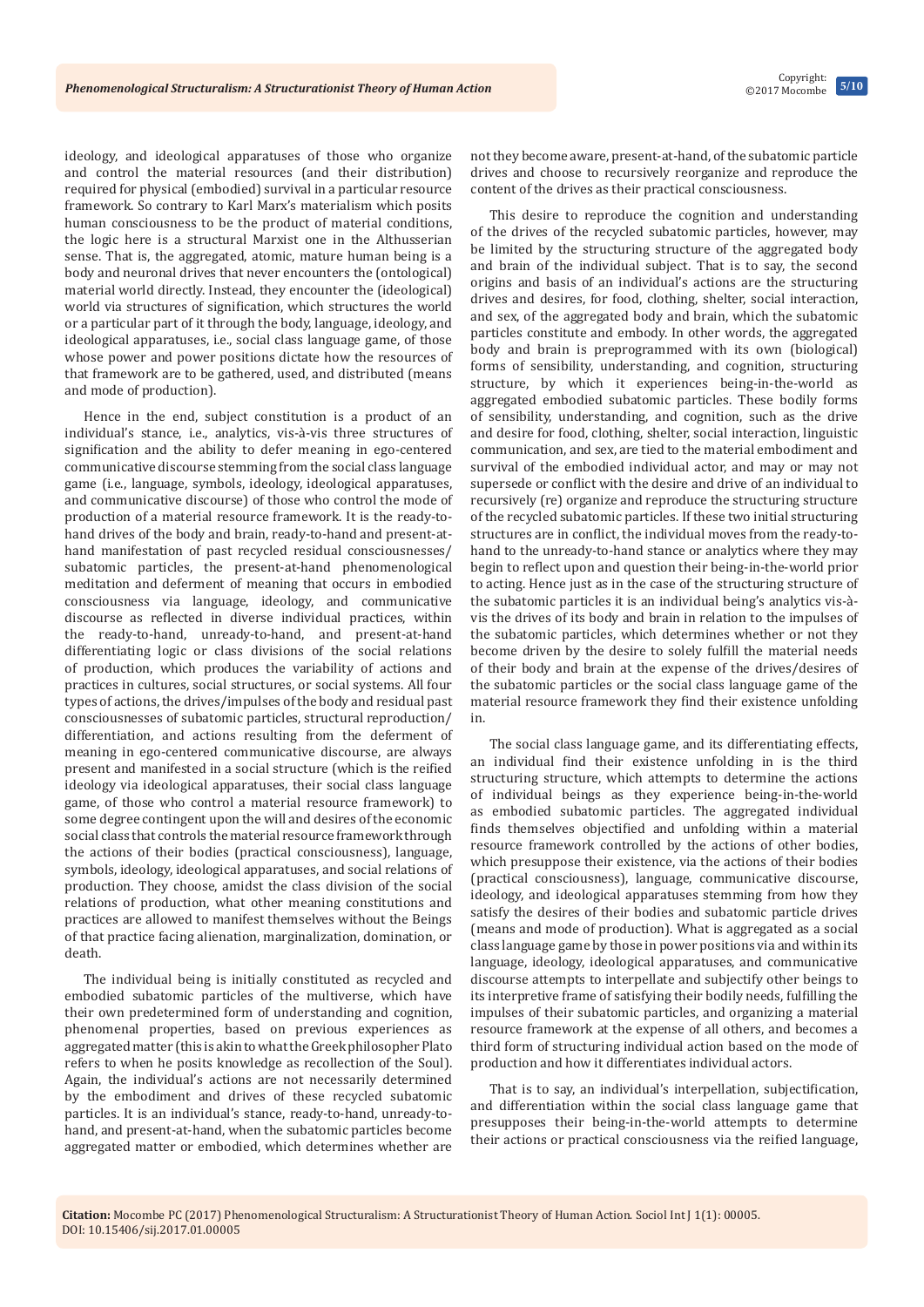ideology, etc., of the social class language game, the meaning of which can be deferred via the communicative discourse of the individual actors. Hence, the deferment of meaning in egocentered communicative discourse of the language and ideology of a social class language game is the final means of determining an individual's action or practical consciousness outside of, and in relation to, its stance, i.e., analytics, vis-à-vis the drives of subatomic particles, drives and desires of the body and brain, and structural reproduction and differentiation.

Whereas the practical consciousness of the transcendental ego stemming from the impulses of embodied subatomic particles are indeterminant as with its neuronal processes involved with the constitution of meaning in ego-centered communicative discourse (Albeit physicists are in the process of exploring the nature, origins, and final states of subatomic particles, and neuroscientists are attempting to understand the role of neuronal activities in developing the transcendental ego and whether or not it continues to exist after death). The form of the understandings and sensibilities of the body and brain are determinant as with structural reproduction and differentiation of the mode of production, and therefore can be mapped out by neuroscientists, biologists, and sociologists to determine the nature, origins, and directions of societal constitution and an individual actor's practical consciousness.

The interaction of all four elements in relation to the stance of the transcendental ego of the individual actor is the basis for human action in the world. However, in the end, consequently, the majority of practical consciousness will be a product of an individual actor's embodiment and the structural reproduction and differentiation of a social class language game given

- a. The determinant nature of embodiment, form of understanding and sensibility of the body and brain amidst, paradoxically, the indeterminacy of impulses of embodied subatomic particles and the neuronal processes involved in ego-centered communicative discourse.
- b. The consolidation of power of those who control the material resource framework wherein a society, the social class language game, is ensconced and the threat that power (consolidated and constituted via the actions of bodies, mode of production, language, ideology, ideological apparatuses, and communicative discourse) poses to the ontological security of an aggregated individual actor who chooses (or not) either ready-to-hand or present-at-hand to recursively reorganize and reproduce the ideals of the society as their practical consciousness. It should also be mentioned that in response to this latter process, those in power positions who internalize the ideals of the social structure and recursively (re) organize and reproduce them as their practical consciousness are in the unready-to-hand when they encounter alternative forms of being-in-the-world within their social class language game. They dialectically attempt to reconcile the practical consciousness of their social class language game with the reified practical consciousness of those who have deferred their meanings for alternative forms of being-in-the-world within their social class language. They can accept, marginalize, or seek to eradicate the deferred or decentered subject or their practices.

#### **Phenomenological structuralism diagrammatically**

Hence phenomenological structuralism agrees with the structurationists that in the constitution of society the individual elements incorporate the structure of the ideological whole and gets differentiated by the relational logic of that whole. My understanding, unlike that of the traditional structurationists, attempts to provide an analytical tool to explain and examine the relation of the "others" within the totality who do not, however: the relationship between "the individual elements [who,] internalize [and recursively reproduce], [the structuring ideology] of the whole," and those who as a result of their ready-to-hand, unreadyto-hand, and present-at-hand stances vis-à-vis the drives of their bodies, residual past consciousnesses of recycled subatomic particles or through self- reflection or phenomenological meditation in the unready-to-hand and present-at-hand mode of encountering the structural terms of a society conceive of, or choose among, fully visible "alternative" ways of being-in-theworld, which they attempt to exercise in the "totality."

This "mechanical" relationship can be expressed diagrammatically (Figure 1), and is an adaptation of description of colonialism's multiple strategies for regulating Europe's others and the way I see it, whether in my usage of it or slightly different depiction, it is a macro, at the societal level, extrapolation of Hegel's and Marx's master/slave dialectical power model, which would proceed along line A1, since we both suppose that our respective concepts (colonialism and the ideology of a society, culture, structure, what have you, emanating from the social relations of the mode of production, for me) are ideological or discursive formations constituted through power relations.

The general understanding, within a phenomenological structural understanding of the constitution of society and practical consciousness, is that individual actors or network of solidarity or cultural groups (irreducibly "mediating" situated subjects), represented by lines "A" and "B" on the diagram, are relationally socialized within society-its semiotic field or predefined and predetermined lexicons and representations of signification (at the bottom of the diagram) i.e., the field of socialization "and its investment in reproducing and naturalizing the structures of power" through "ideological apparatuses" (at the top of the diagram) controlled by socialized institutional regulators ("As"), power elites or those in power positions, who recursively reorganize and reproduce the rules of conduct (which appear to be natural and commonsensical) of the social structure, which in modern times represent an ideological flanking for the protestant/capitalist economic subjugation running along line "A1." Where in the first instance (A) there is encountering of the rules of conduct of the society at the preontological ready-to-hand mode of encountering, there is adoption or internalization (the Structurationist view) on behalf of the individual or network of groups of the prescribed understanding of the representations and practices of the semiotic field, i.e., the recursively organized and reproduced rules of conduct which are sanctioned. In the second (B), the individual encounters the facts and values of the world in either unready-to-hand or the present-at-hand mode, and through a form of phenomenological meditation on the structural terms (i.e., norms, values, prescriptions and proscriptions of power) that presuppose their existence, conceives of, or chooses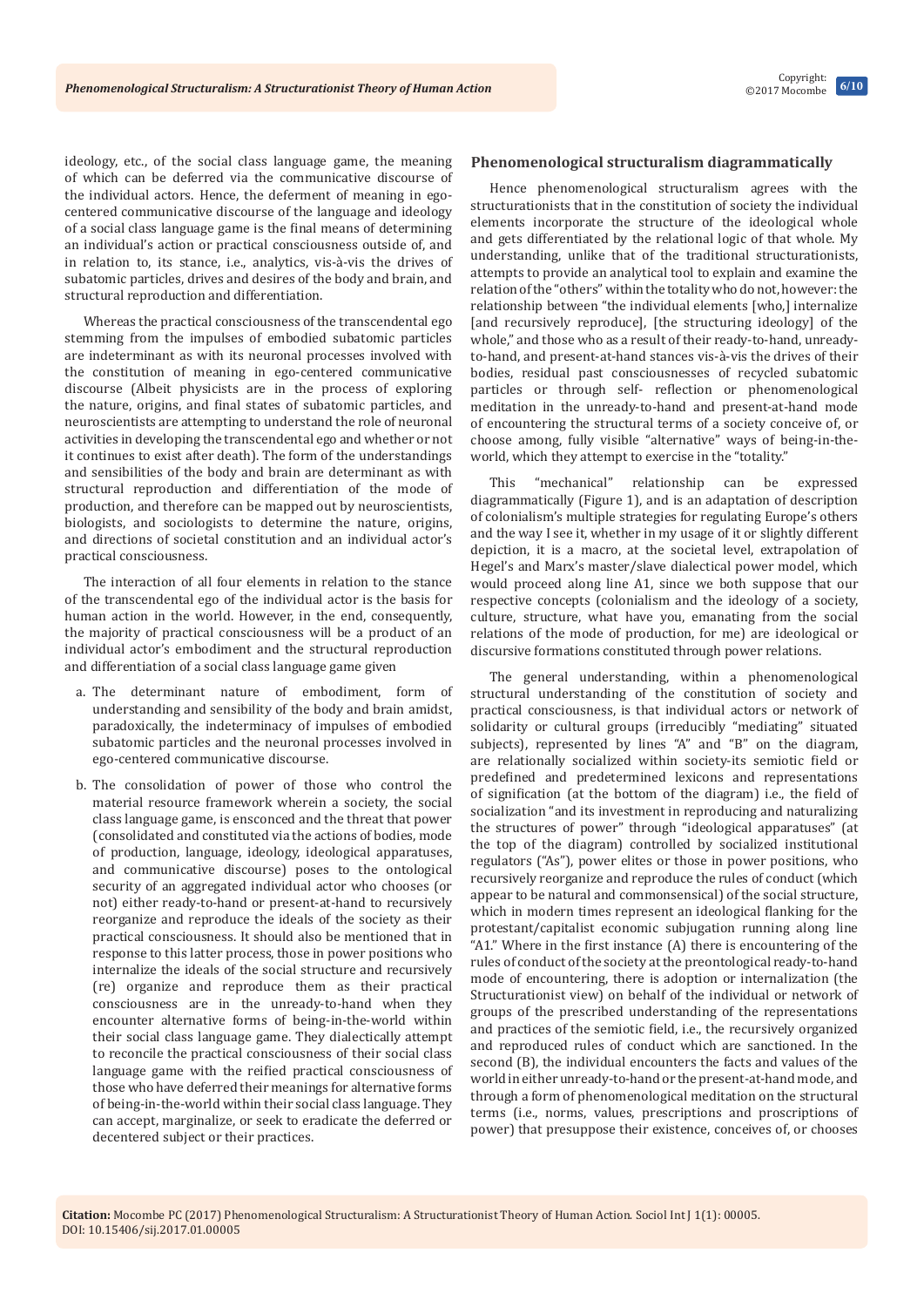among other or fully visible alternatives (other "Bs" discriminated by the social structure), a different understanding (, i.e., practical means, arriving from the drives of the body, unconscious drives of recycled subatomic particles, or through the deferment of meaning in ego-centered communicative discourse) of beingin-the-world; or as in the case of racism, sexism, and classism is prescribed a structurally differentiated unalterable subordinate role based on the relational binary logic (rules for inclusion

and exclusion) of the semiotic field of those in power positions ("As"). In this structurally differentiated mode the encountering is always either at the ready-to-hand or unready-to-hand mode of encountering, in the latter because something, discriminatory effects of the totality, is wrong in allowing the social actor to partake in the rules of conduct of the society. So regardless if they accept or reject the rules of conduct, they are still classified by the power elites as (Bs).



Figure 1: Diagram representing the nature of the relationship between society and the individual or group in phenomenological structuralism. "A" represent the power elites of the social structure;  $B_1$  represent those "others" (hybrids) with their gaze upon the eye of power seeking to be like "A";  $B_2$  represent those with their gaze averted from the eye of power seeking to exercise an alternative practical consciousness from that of "As" and " $B_1S$ ."

The socialized individuals or groups ("As")-socialized in the "constitutive power of societal apparatuses like the church, education, etc., and the constitutive power of fields of knowledge [which stems from the semiotic field] within those apparatuses" (46)-possess the potential to become, if they so choose, power elites and as such institutional regulators (at the top of the diagram), who subordinate through the manufacture of consent. Now to maintain power, those who become regulators (some "As") must address "B's" signification, which relationally undermines (it gives social actors an "alternative" form of being-in-the-world), as well as define, delimits, and stabilizes the predefined lexicons and representations of signification that is the society's semiotic field. In other words, their ("Bs'") interpretations or structurally differentiated identity in relation to "A's" reject the singularity and realism or naturalism attached to the representations and meanings of the social field, while at the same time helping to constitute it by defining, delimiting, and stabilizing the field, i.e., "B's" interpretation in relation to "A's" helps to define, because it is not, "A's" interpretation. Hence, the "As" must negotiate, appropriate, and re-inflect "Bs" interpretive-practices into the semiotic field in order to delimit, their own; this is done, or has been done, up to this point in the human archaeological records on the constitution of society, by having them ("Bs") remain outside the field, by dismissing their interpretive-claims, in which case the field justifies their permanent outsider status (oppressed or discriminated against minorities, i.e., marginalized "other").

The "Bs," for the most part, can either accept (if their gaze is upon the eye of power-"As"-for recognition as a structurally differentiated "other," i.e., a class-in-itself) their appropriation, the rationale the institutional regulators ("As") prescribe to their  $\binom{m}{1}$  interpretive-practical consciousness which legitimates it as a representation, or they  $({^{\circ}B_2}S^{\circ})$  may choose (by averting their gaze as a class-for-itself) to remain quasi-outsiders if the meaning disclosed by the dominant institutional regulators is not in accordance with their own, or a previously discriminated subculture's, interpretive-practical understanding of the signifiers of the social structure. Regardless of what choice they ("Bs") make, however, they, "Bs," because the validity claims the institutional regulators provide for their (Bs') understanding validates their existence to start with, constantly attempt incorporation and acceptance, either, as a "class-in-itself," pushing for integration as a structurally differentiated "other" (hybrid) who recursively reproduce the rules of conduct of the social structure (" $B_1 s$ "); or separation (" $B_2$ s""), as a "class-for-itself," for their own rules of conduct which are sanctioned by the power elites of the subculture. The former is the position of the bourgeoisie's of once discriminated against groups, such as blacks, women, etc., in contemporary postindustrial Protestant capitalist societies seeking to partake as a hybrid other in the social class language games of the society.

Thus there are two fundamental paths which are open to "Bs": first, if they (B) accept the understanding of (A), regarding their interpretation as an "other," and seek integration, as a structurally differentiated "class-in-itself," they have to give up their interpretive-practical consciousness, which on the one hand undermines the legitimation of the interpretive community they are classed with, while on the other hand, legitimating society's semiotic field, which has appropriated their ("Bs'")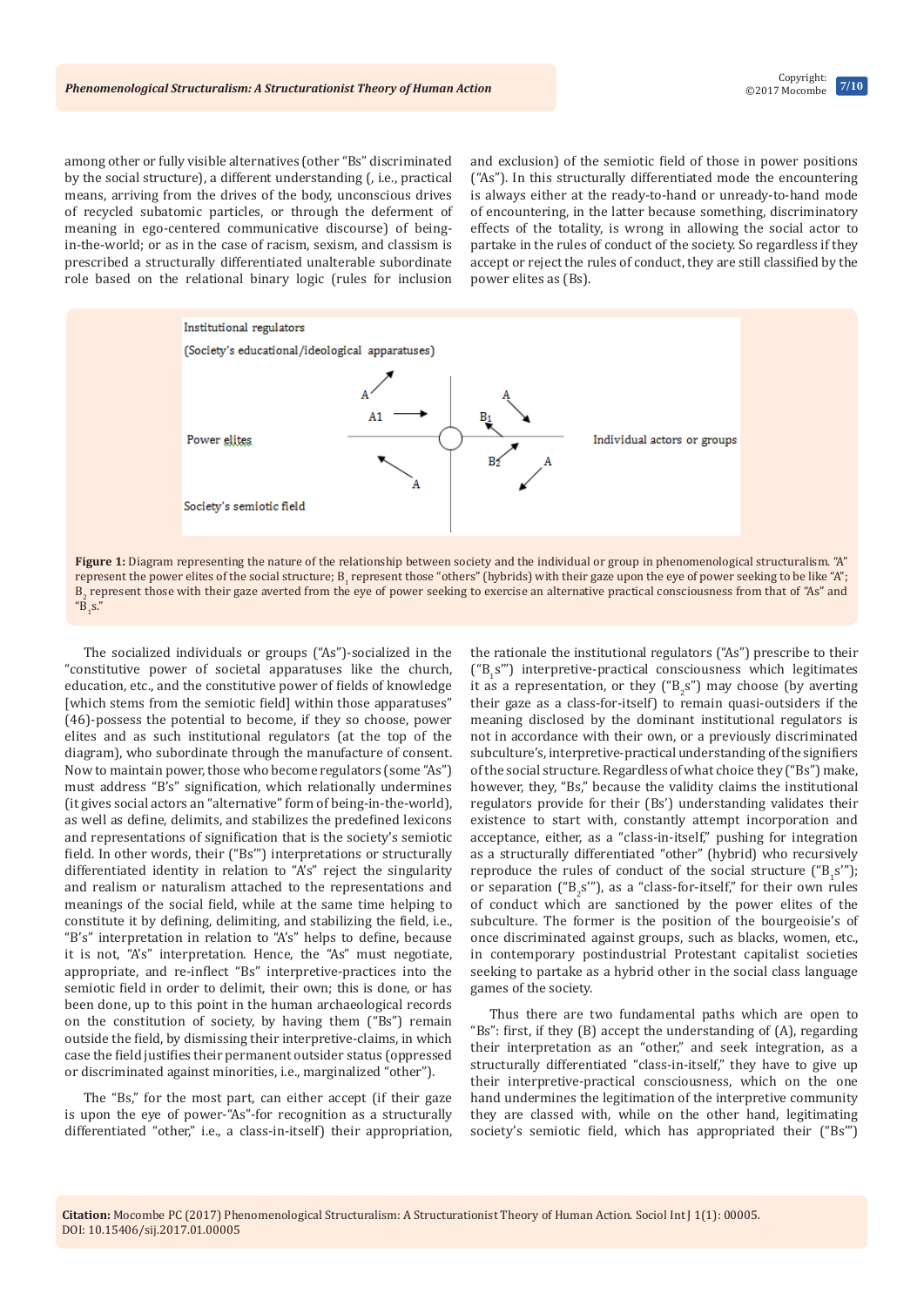understanding and representation to substantiate and delimit their (As') power position and "practical consciousness." From this perspective, the "Bs,"  $B_1s''$ , who accept appropriation, are socialized (institutionalized) and attempt to live as ("As"), which entail recursively organizing and reproducing, as a hybrid "other," the rules of conduct of the society which are sanctioned. Those who do not (the second path), that is, those in the present-athand mode of encountering who reject the rules of conduct of the society, for their own, " $B_2^{\prime}$ s", may seek to reconstitute society in line with their interpretive-practical consciousness, which gives rise to another (warring) structure of signification or form of being-in-the-world, which, as a segregated categorical boundary or alternative practical consciousness, relationally and differentially delimits that of the society or social structure, which they initially constituted.

From the perspective of power, "As," "Bs'" interpretations, their interpretive-practical consciousness, are always represented in the semiotic field in order to define, delimit, and stabilize the power structure. Thus, "Bs" are always oppressed minorities or majorities, i.e., "others," in the Hegelian master/slave relationship (A1), who must construct their identities or consciousness within two or more ideals: that of the social structure (master's own understanding of themselves) and what it says of the discriminated against "other" (the slave). Hence, the "Bs," as long as their gaze is turned back upon the eyes of power (vector of motion of " $B_1^{\prime}$ s") for recognition in the unready-to-hand mode of encountering, which seeks to fix the status quo for their participation, pose no real danger to the semiotic field, unless following the aforementioned second path,  $B_2$ s'', they should take-up arms against it as a distinct structuring structure, i.e., "class-for-itself" or categorical boundary, which has averted their gaze, and are attempting to preserve or universalize their "alternative" ontology or "practical consciousness." This latter position is represented by Islamic fundamentalists contemporarily, and the African participants of Bois Caiman during the Haitian Revolution.

In other words, in having to construct their (Bs) identities or consciousness by warring against the ideals of the social structure, which become the relational terms that defines, delimits, and stabilizes the social structure and that by which all ("As" and "Bs") must construct their consciousness, the gaze back upon the eye of power is a sign of recognition of the validity claims of the social structure, which necessarily implies that in order to be recognized the "Bs" must attempt to be what they are not, like "As." This agential move to be like "As," however, constrains the variability of practices, which, as the diagram highlights, can only be maintained if the gaze of Bs' (vector of motion of " $B_2^{\prime}$ s") are averted away from the eyes of power in order to establish another segregated structuring structure, which celebrates and reproduces the practices' of their "otherness." So long as the aim of "B" is for acceptance into the structure of social relations that constitute the society, their "otherness" can only be expressed as those ("As") who recursively reorganize and reproduce the rules of conduct of the social structure. For it is only upon the world of existing state of affairs, i.e., the valid norms and subjective experiences of power, which is taken to be the nature of reality and existence as such, will they ("Bs") be admitted into the structure of social relations that constitute the society, for any other form may undermine the whole of social relations that is the constituted society.

#### **The role of power in the diagram**

Whereas, Figure 1 demonstrates the action of individual social actors or groups within "a" reified consciousness, social class language game, that forms the structure of relations that is their society, Figure 2 makes evident the actions of social actors (As), if and when, they become institutional/ideological regulators or power elites. The understanding here is that it is the legal regulations of a society, its "lexicons and representations of signification," its rules of conduct that are sanctioned, as outlined by the power elites, or institutional regulators in power positions, which represent the objective conditions (social structure) of society that structure social relations and constitute the materials by-which embodied consciousness is to be cultivated for the ontological security of the individual. In other words, the general understanding, within a phenomenological structural understanding, is that individual actors or groups (irreducibly situated subjects), lines A and B, are socialized within society its semiotic field or predefined and predetermined lexicons and representations of signification (at the bottom of the diagram) i.e., the field of socialization "and its investment in reproducing and naturalizing the structures of power" -through "ideological apparatuses" (at the top of the diagram) controlled by socialized institutional regulators ("As"), which represent an ideological flanking for the economic subjugation running along line "A1." The relation between the two runs this way: societal power operates through a complex relationship between apparatuses (i.e., the law, education, rituals, family etc.) placed on line "C," where in the first instance institutional regulators ("As")-at the top of the line appropriate and manufacture, based on what is already understood, lexicons and representations of signification of individuals in order to consolidate and legitimate itself as a natural "order" and to reproduce individuals as deployable units of that order. So, in the first instance, societal power runs not just through the middle ground of this diagram (A1) but through a complex set of relations happening along line "C;" and since the argument here is that a function (i.e., socialized social actor) at the top of this line is employing those representations created at the bottom of the line in order to make up "knowledge's" that have an ideological function, one can say that the vector of motion along line C is an upward one, and that this upward motion is part of the whole complex discursive structure whereby society manufactures individuals and thus helps to regulate societal relations. This is the first position.

The second position, as the diagram demonstrates, is the downward movement of societal power, where the institutional regulators of society's apparatuses are understood to be at work in the production of a purely unique and entirely projected idea of the individual, relationally delimited by other fully visible marginalized "alternative" forms of the individual being-inthe-world. The point this movement, which is inextricably tied to the first, is trying to articulate is that society is a product of the working and reworking of reified psychic projections, i.e., ideologies and their apparatuses. Hence, society has to be understood as a structure or system of power relations in which those in power positions attempt to structure, via bodies, language, ideology, ideological apparatuses, and communicative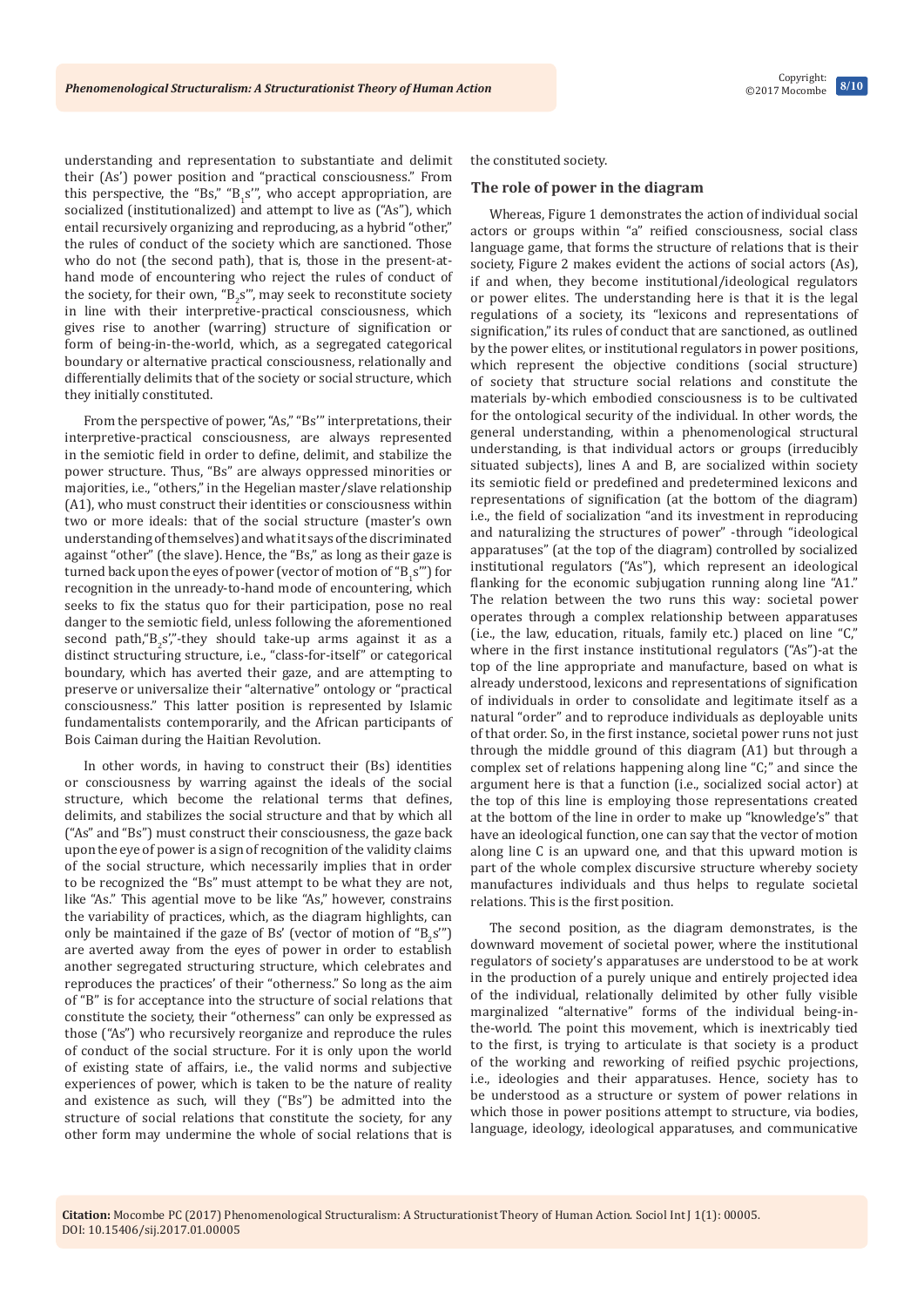discourse individuals toward an unchangeable unified end associated with the mode of production. This does not mean that there is no agency, for whom or what acts appositionally, in this

understanding of the constitution of society, is demonstrated through an understanding of the movements of lines A and B described above.



**Figure 2:** Diagram representing the nature of the relationship-C-between society's semiotic field (bottom of diagram) and the institutional regulators (top of diagram) in phenomenological structuralism.

Essentially, then, in this phenomenological structural understanding, society develops from the interpretive-practical consciousness of those (power elites or social actors in power positions) who maintain control of and integrate its material resource framework. Through this economic and political process, all individual actors ("As" and "Bs"), unless they choose (as a "class-for-itself" under the auspices of their own power elites) to establish their own institutions, are socialized in apparatuses controlled by these social actors, institutional regulators (at the top of the diagram), who employ their representations, the reified symbolic objects that constitute the semiotic field (society) at the bottom of the diagram, in institutions so as to control, guide, and incorporate the ambivalence that lies in the act of interpretation in order to make up and reproduce ideological "knowledge's" that maintain the functioning of the society as a whole. I am arguing that this model, up to this point in the human archaeological research on societal constitution and relations, is a general structure for understanding the multivalent strategies at work in the reproduction and transformation of societies. Furthermore, it resolves the issue of agency, which is problematic when one posits ideology or discourse or psychic processes as constructing human subjects, for who or what acts is clearly demonstrated in the model through the praxis of the structure ("As") and antistructural elements ("Bs" if they form interpretative communities,  $\mathrm{B}_2\mathrm{S}^{\prime\prime}$ , which do not seek incorporation or cooptation).

## **Conclusion**

Essentially, attempting to resolve the structure/agency problematic of the social sciences within structuration theory is tantamount to seeking to account for agency within Louis Althusser's reading of Marxism, which is an anti-humanist account that posits the mode of production and its ideology and ideological apparatuses as the determinant of human social action and subjectification. Whereas structurationists account for agency via the concept of duality, which represents structural reproduction and differentiation associated with the mode of production of a society. Phenomenological structuralism suggests that Being-in-the-world-with-others is the product of an embodied hermeneutic beings' encounter with and interpretation of the social class "language game" (Ludwig Wittgenstein's term) of those who control the economic conditions and distributions (mode of production) of a material resource framework (a la Karl Marx) via the actions of their bodies (practical consciousness), language, ideology, institutions or ideological apparatuses, and communicative discourse, which individual being's consciousness (which is a material thing in the brain constituted by recycled subatomic particles of other consciousnesses) encounter via the stances/analytics of their consciousness vis-à-vis their embodiment, the bodies of others, mode of production, language, ideology, and communicative discourse.

Hence within this logic structure and agency are not just a duality as posited by structurationists. They are a duality and a dualism contingent upon the stance/analytic of an individual actor. Social structure is the reification of the material relations of production of a society via the actions of bodies, language, ideology, ideological apparatuses, and communicative discourse (dualism). Within this conception, the origins and nature of human agency or practical consciousness is fourfold

- i. The product of the drives of the physical body and brain
- ii. Impulses of embodied recycled subatomic particles
- iii. Structural reproduction and differentiation according to the rules of conduct which are sanctioned for the material relations (mode) of production
- iv. The deferment of meaning in ego-centered linguistic and symbolic communicative discourse-with those in power positions in the ideological apparatuses of the society as the final arbitrators in determining what actions or practical